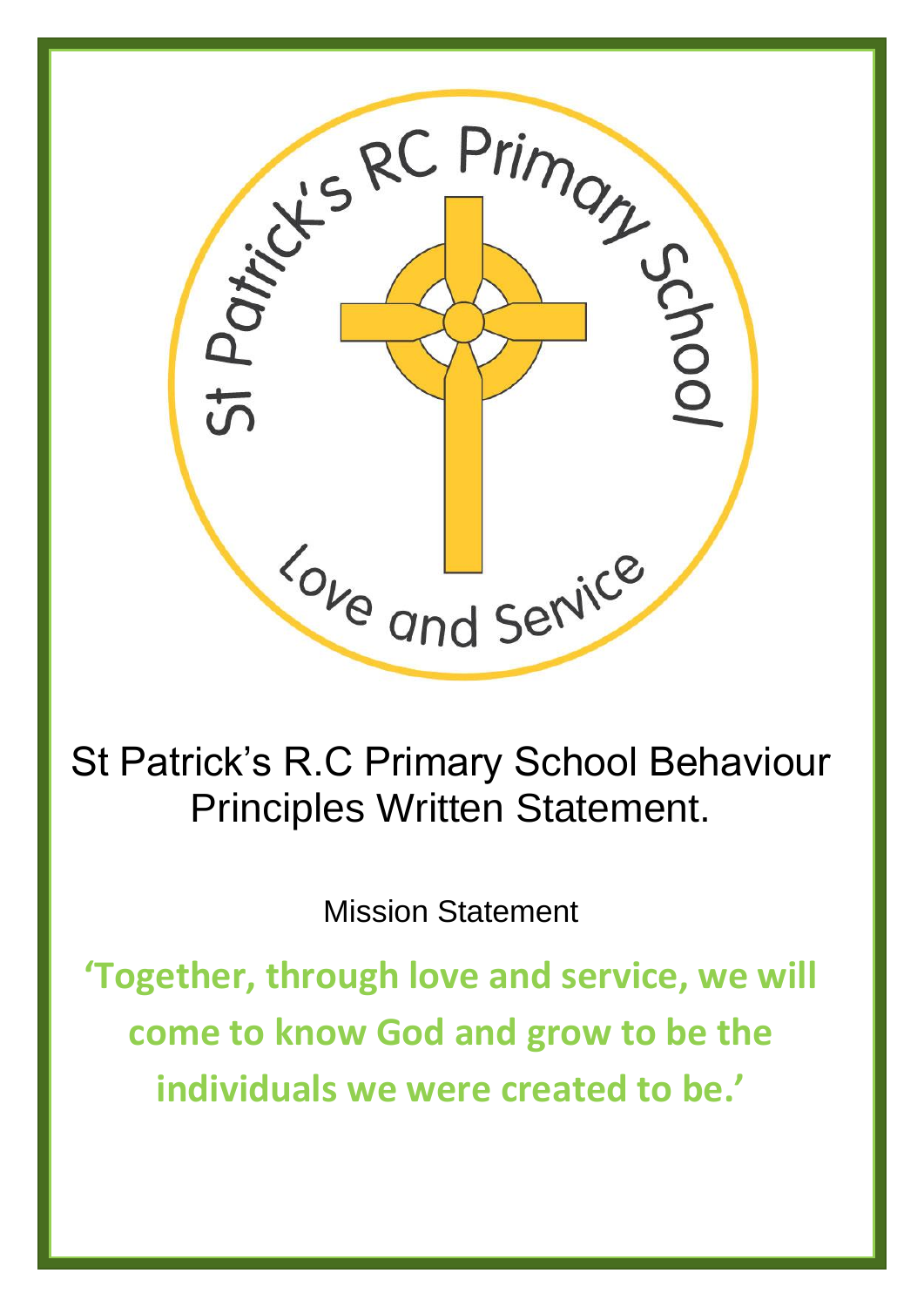## **Behaviour Principles Written Statement**

At St Patrick's there is a whole school approach to behaviour management which underpins the school's Mission Statement and takes into account the views of Parents/Carers and the developmental needs of the pupils. It is based upon mutual respect, honesty and fairness.

This document is not policy or practice, rather it is a statement to set out St Patrick's R.C Primary School's broad principles and values with regard to behaviour that is both expected and promoted within the school.

Actual, practical applications of these principles are the responsibility of the headteacher, who will view each case in light of these principles and any relevant policies.

The governing body is aware and approves of this statement, believing it accurately reflects the school's ethos and that effective learning and development relies on good standards of behaviour.

This is why, at St Patrick's R.C Primary School, we seek to uphold high standards of behaviour that are guided by the principles within this statement.

## **Principles**

- The school's primary concern is the safety, wellbeing and education of all pupils; actions taken in cases of bad behaviour are with the intention of upholding their wellbeing and academic progress, as well as fulfilling our safeguarding responsibilities.
- All members of the school community must be treated inclusively and be free from any form of discrimination or prejudice – whether it be racial, ethnic, gender, sexual orientation, religious or age-based.
- The school will create and maintain an atmosphere and ethos of tolerance, equality, diversity, respect, understanding, kindness and a sense of citizenship throughout the school community in everyday practice.
- All children, staff and visitors should feel safe in the school environment at all times through a high quality of care, support and guidance.
- All pupils have a right to fulfil their greatest academic and personal potential and feel they are valued members of the school by both their peers and school staff, and should be free from bullying, discrimination and distracting peer behaviour.
- Rules are to be consistently applied across the school and where sanctions and punishments are exercised, they should be proportionate to the misdemeanour, in line with the school's Behaviour Policy.
- Good behaviour around school is to be acknowledged and rewarded at the discretion of staff, who will judge appropriately.
- At St Patrick's, we want to foster a community and collective ethos amongst all members of the school and promote values of caring, empathy, teamwork and coordination.
- In cases of problematic pupil behaviour, regardless of how sustained and disruptive, the pupil's out-of-school circumstances and possible special educational needs and disabilities must be taken into account. Comprehensive support is given before or alongside disciplinary measures – exclusions and expulsions are to be used only as a last resort where other measures fail.
- Any kind of violence, threatening behaviour or abuse between pupils, or by pupils/parents/carers towards the school's staff, will not be tolerated. If a parent/carer does not conduct himself/herself